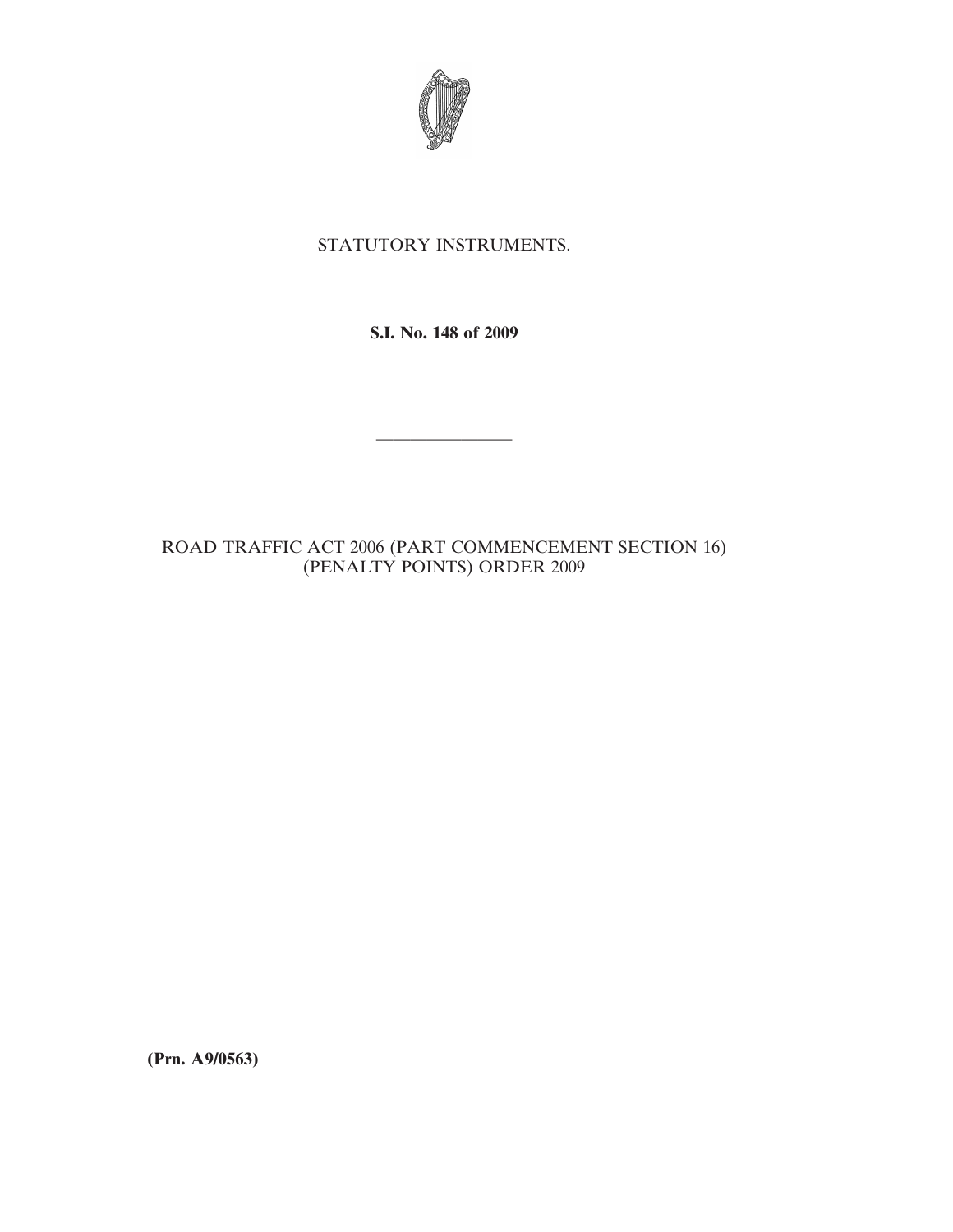## ROAD TRAFFIC ACT 2006 (PART COMMENCEMENT SECTION 16) (PENALTY POINTS) ORDER 2009

I, Noel Ahern, Minister of State at the Department of Transport, in exercise of the powers conferred on me by section 23(2) of the Road Traffic Act 2006 (No. 23 of 2006) and the Transport (Delegation of Ministerial Functions) (Road Traffic) Order 2008 (S.I. No. 320 of 2008), hereby order as follows:

1. This Order may be cited as the Road Traffic Act 2006 (Part Commencement Section 16) (Penalty Points) Order 2009.

2. The day fixed as the day on which the following provisions of section 16 of the Road Traffic Act 2006 (No. 23 of 2006), namely, subsection (1) and paragraphs (*a*), (*c*) (in so far as it is not already in operation) and (*e*) (in so far as it relates to the insertion of Part 8 into the First Schedule to the Road Traffic Act 2002 (No. 12 of 2002)) of subsection (2) come into operation is 1 May 2009.

> GIVEN under my hand, 9 April 2009

> > NOEL AHERN, Minister of State at the Department of Transport.

*Notice of the making of this Statutory Instrument was published in "Iris Oifigiu´il" of* 24*th April*, 2009.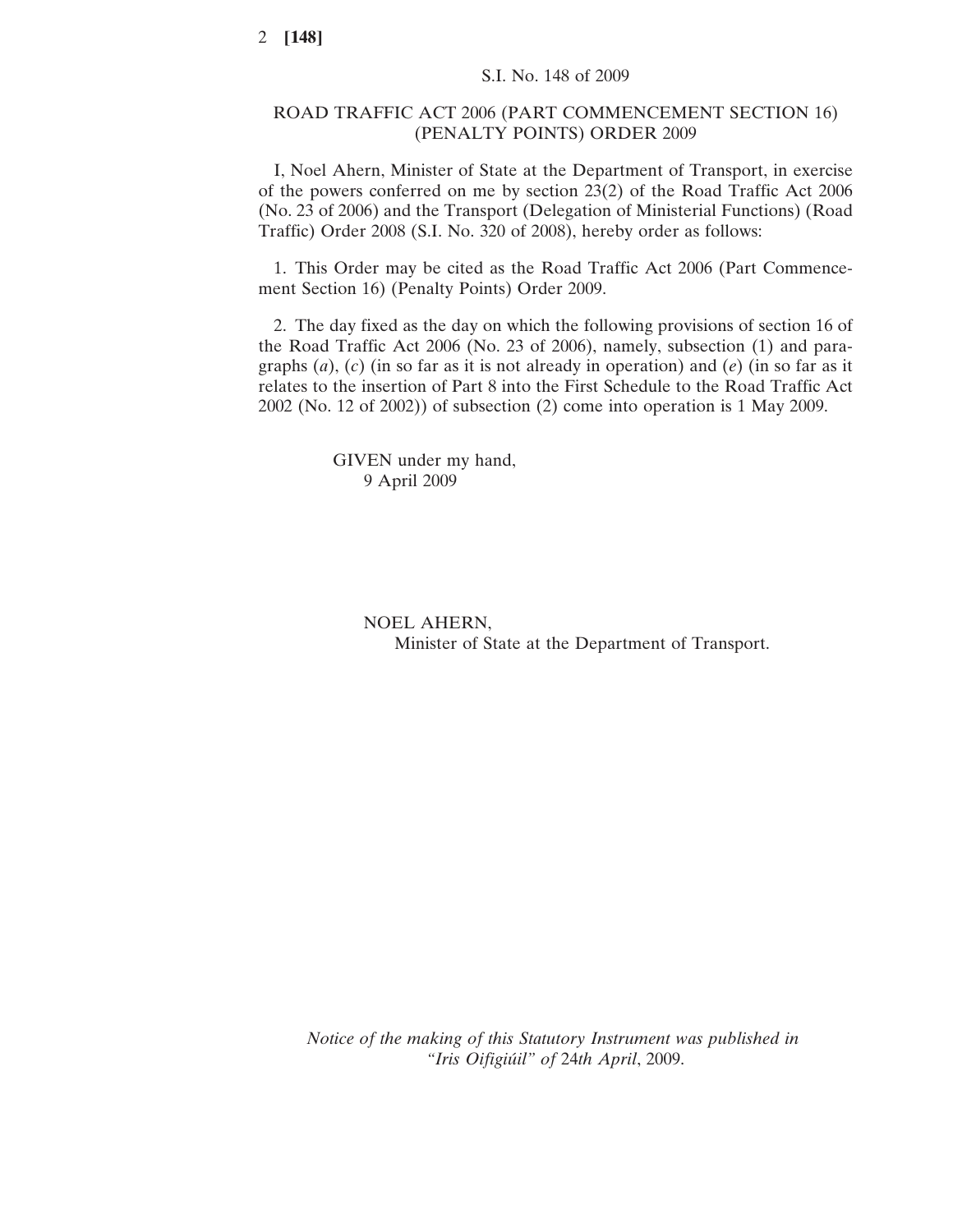**[148]** 3

## EXPLANATORY NOTE

*(This note is not part of the Instrument and does not purport to be a legal interpretation.)*

This Order commences the insertion into the Road Traffic Act 2002 of penalty point offences in relation to using vehicle without certificate of roadworthiness and bridge strikes from 1 May 2009.